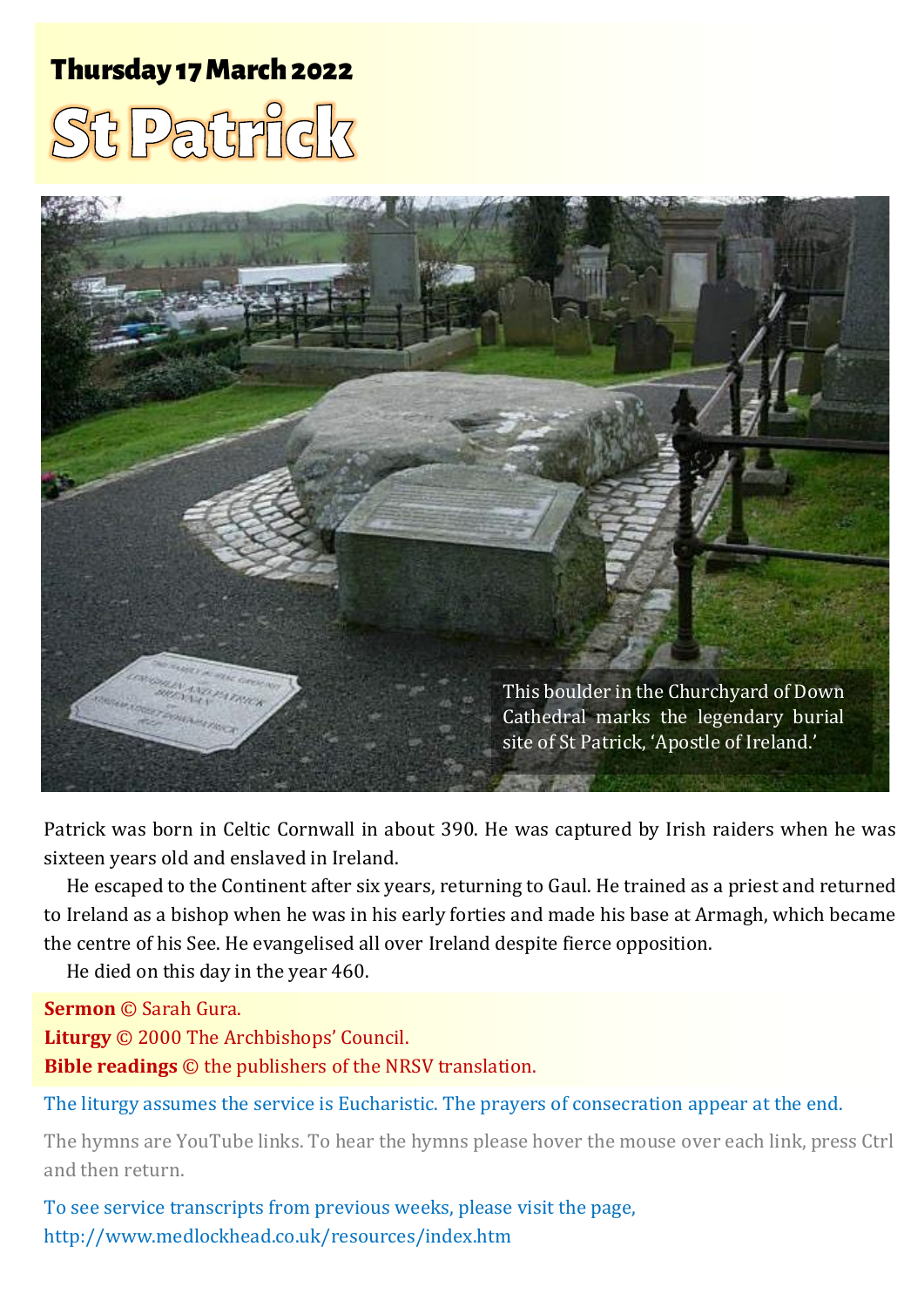#### **Introduction and welcome**

HYMN 1 **[St Patrick's Day](https://www.youtube.com/watch?v=xIwTk266RkM)** (please click on this link to hear the hymn)

#### **The Welcome**

In the name of the Father, and of the Son, and of the Holy Spirit

All **Amen.**

The Lord be with you

All **And also with you.**

#### **The Preparation**

All **Almighty God,**

**to whom all hearts are open, all desires known, and from whom no secrets are hidden: cleanse the thoughts of our hearts by the inspiration of your Holy Spirit, that we may perfectly love you, and worthily magnify your holy name; through Christ our Lord. Amen.**

Our Lord Jesus Christ said:

The first commandment is this: 'Hear, O Israel, the Lord our God is the only Lord. You shall love the Lord your God with all your heart, with all your soul, with all your mind, and with all your strength.'

And the second is this: 'Love your neighbour as yourself.' There is no other commandment greater than these. On these two commandments hang all the law and the prophets.

#### All **Amen. Lord, have mercy.**

Christ calls us to share the heavenly banquet of his love with all the saints in earth and heaven. Therefore, knowing our unworthiness and sin, let us confess our sins in penitence and faith, firmly resolved to keep God's commandments and to live in love and peace with all.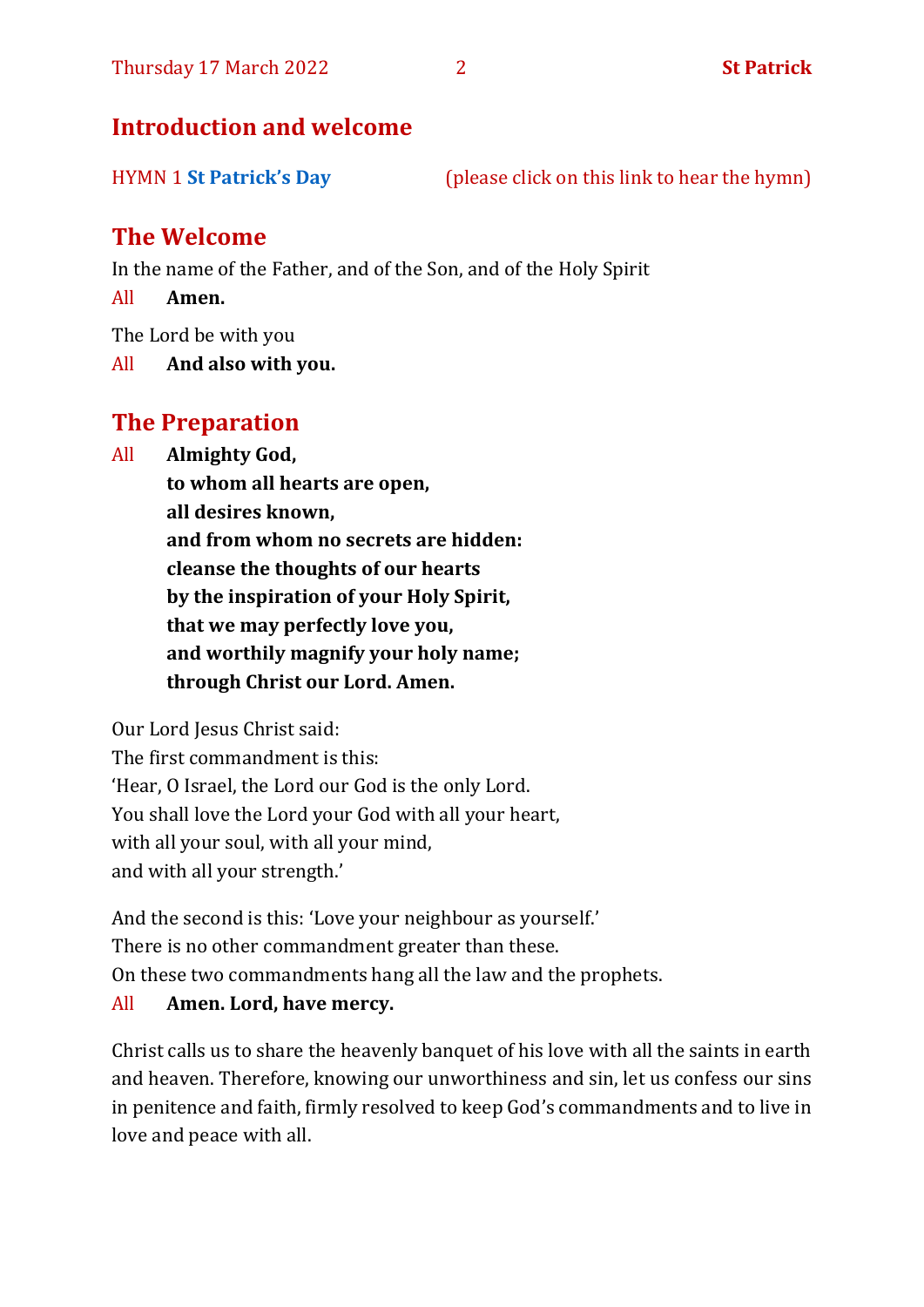All **Almighty God, our heavenly Father, we have sinned against you and against our neighbour in thought and word and deed, through negligence, through weakness, through our own deliberate fault. We are truly sorry and repent of all our sins. For the sake of your Son Jesus Christ, who died for us, forgive us all that is past and grant that we may serve you in newness of life to the glory of your name. Amen.**

Almighty God,

who forgives all who truly repent, have mercy upon you, pardon and deliver you from all your sins, confirm and strengthen you in all goodness, and keep you in life eternal; through Jesus Christ our Lord. All **Amen.**

It's usual to omit the Gloria during Lent

#### **The Collect for St Patrick**

Almighty God, who in your providence chose your servant Patrick to be the apostle of the Irish people: keep alive in us the fire of the faith he kindled and strengthen us in our pilgrimage towards the light of everlasting life; through Jesus Christ your Son our Lord, who is alive and reigns with you, in the unity of the Holy Spirit,

one God, now and for ever.

All **Amen.**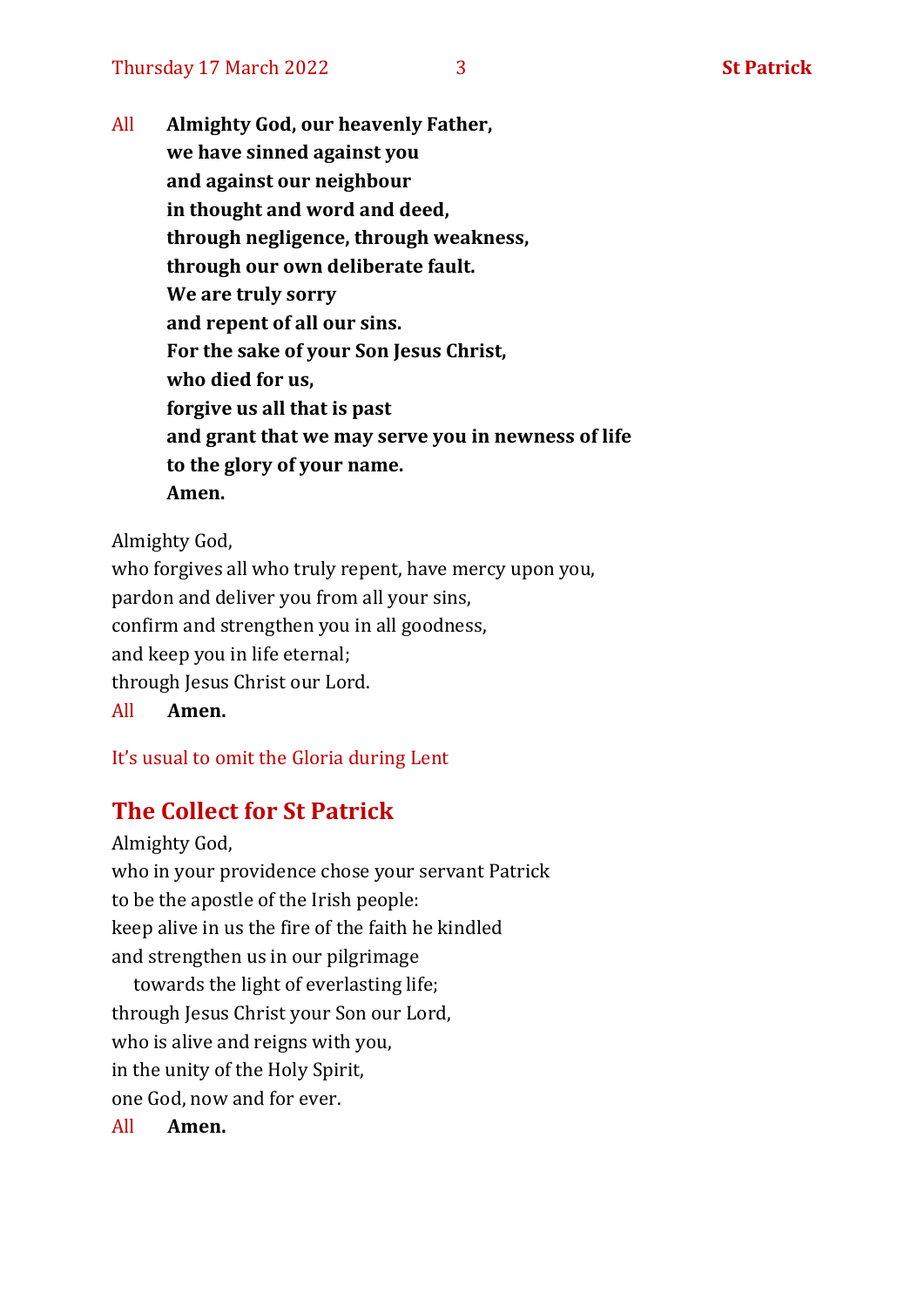#### **First reading**

A reading from the Prophecy of Isaiah

Listen to me, you that pursue righteousness, you that seek the Lord. Look to the rock from which you were hewn, and to the quarry from which you were dug. Look to Abraham your father and to Sarah who bore you; for he was but one when I called him, but I blessed him and made him many. For the Lord will comfort Zion; he will comfort all her waste places, and will make her wilderness like Eden, her desert like the garden of the Lord; joy and gladness will be found in her, thanksgiving and the voice of song.

Listen to me, my people, and give heed to me, my nation; for a teaching will go out from me, and my justice for a light to the peoples. I will bring near my deliverance swiftly, my salvation has gone out and my arms will rule the peoples; the coastlands wait for me, and for my arm they hope. Lift up your eyes to the heavens and look at the earth beneath; for the heavens will vanish like smoke, the earth will wear out like a garment, and those who live on it will die like gnats; but my salvation will be forever, and my deliverance will never be ended.

Listen to me, you who know righteousness, you people who have my teaching in your hearts; do not fear the reproach of others, and do not be dismayed when they revile you. For the moth will eat them up like a garment, and the worm will eat them like wool; but my deliverance will be forever, and my salvation to all generations.

Awake, awake, put on strength, O arm of the Lord! Awake, as in days of old, the generations of long ago! Was it not you who cut Rahab in pieces, who pierced the dragon? Was it not you who dried up the sea, the waters of the great deep; who made the depths of the sea a way for the redeemed to cross over? So the ransomed of the Lord shall return, and come to Zion with singing; everlasting joy shall be upon their heads; they shall obtain joy and gladness, and sorrow and sighing shall flee away. *Isaiah 51:1–11*

This is the Word of the Lord

All **Thanks be to God.**

#### **Second reading**

A reading from the Revelation of St John the Divine

The angel showed me the river of the water of life, bright as crystal, flowing from the throne of God and of the Lamb through the middle of the street of the city. On either side of the river is the tree of life with its twelve kinds of fruit, producing its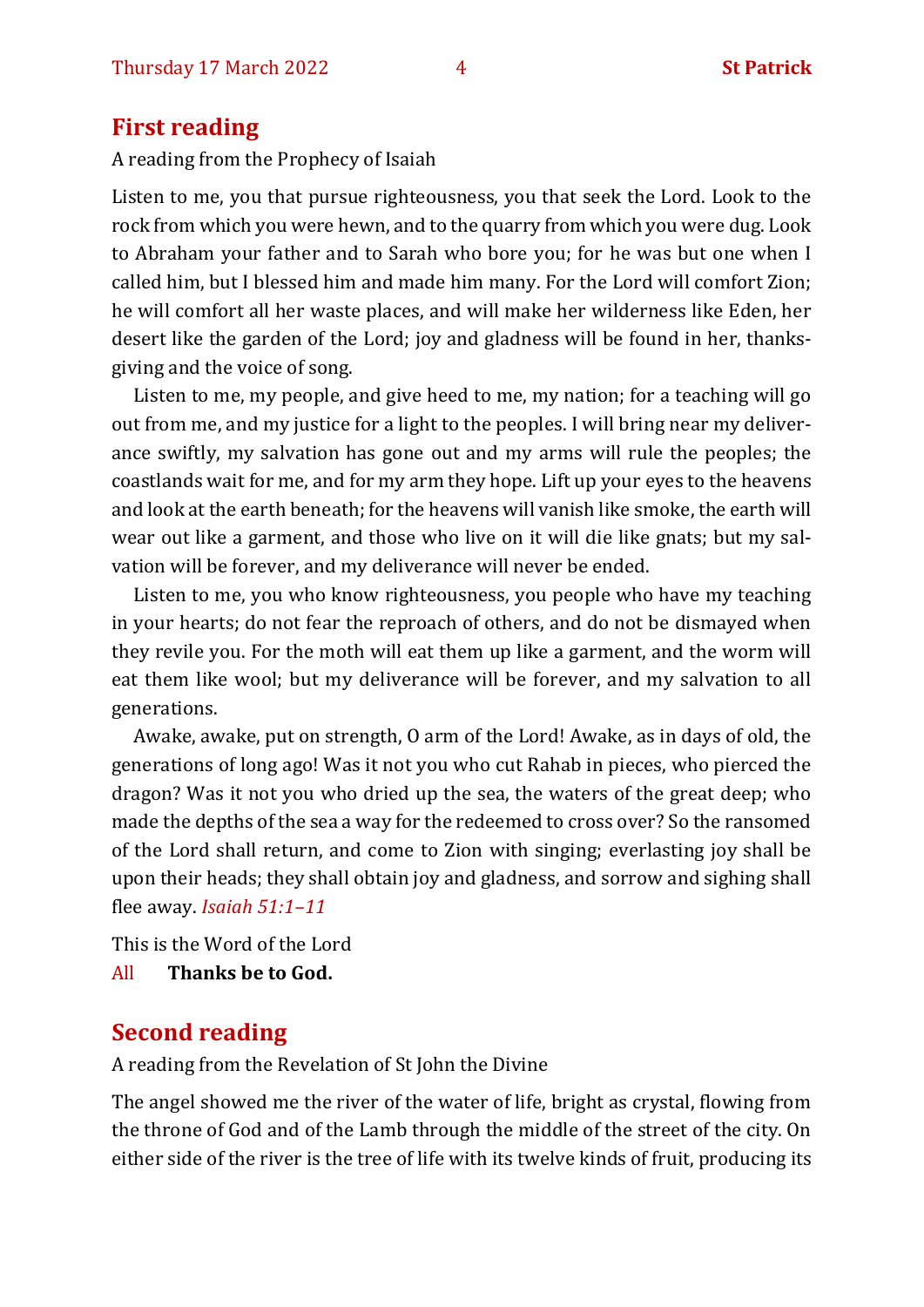fruit each month; and the leaves of the tree are for the healing of the nations. Nothing accursed will be found there any more. But the throne of God and of the Lamb will be in it, and his servants will worship him; they will see his face, and his name will be on their foreheads. And there will be no more night; they need no light of lamp or sun, for the Lord God will be their light, and they will reign for-ever and ever. *Revelation 22:1–5*

This is the Word of the Lord

All **Thanks be to God.**

HYMN 2 **[O Lord, hear my prayer](https://www.youtube.com/watch?v=f51n-yb11dY)** (click on this link to hear the hymn)

#### **Gospel reading**

Hear the Gospel of our Lord Jesus Christ according to Matthew

#### All **Glory to you O Lord.**

Jesus said to his disciples, 'See, I am sending you out like sheep into the midst of wolves; so be wise as serpents and innocent as doves. Beware of them, for they will hand you over to councils and flog you in their synagogues; and you will be dragged before governors and kings because of me, as a testimony to them and the Gentiles. When they hand you over, do not worry about how you are to speak or what you are to say; for what you are to say will be given to you at that time; for it is not you who speak, but the Spirit of your Father speaking through you.

'Brother will betray brother to death, and a father his child, and children will rise against parents and have them put to death; and you will be hated by all because of my name. But the one who endures to the end will be saved. When they persecute you in one town, flee to the next; for truly I tell you, you will not have gone through all the towns of Israel before the Son of Man comes.' *Matthew 10:16–23*

This is the Gospel of the Lord All **Praise to you O Christ.** 

#### **Sermon**

Generations have come and gone, and the world has changed but the word of God remains the same. It is as relevant today as it was in Jesus' time. Our Gospel today gives us the same tools the disciples were given when Jesus sent them out to be witnesses among nations. It is trusting that God is always with us wherever we are and to have unwavering faith in him. There is no need to fear man but to fear only God, trust in His power, judgement, knowledge, acknowledgement and to serve only Him.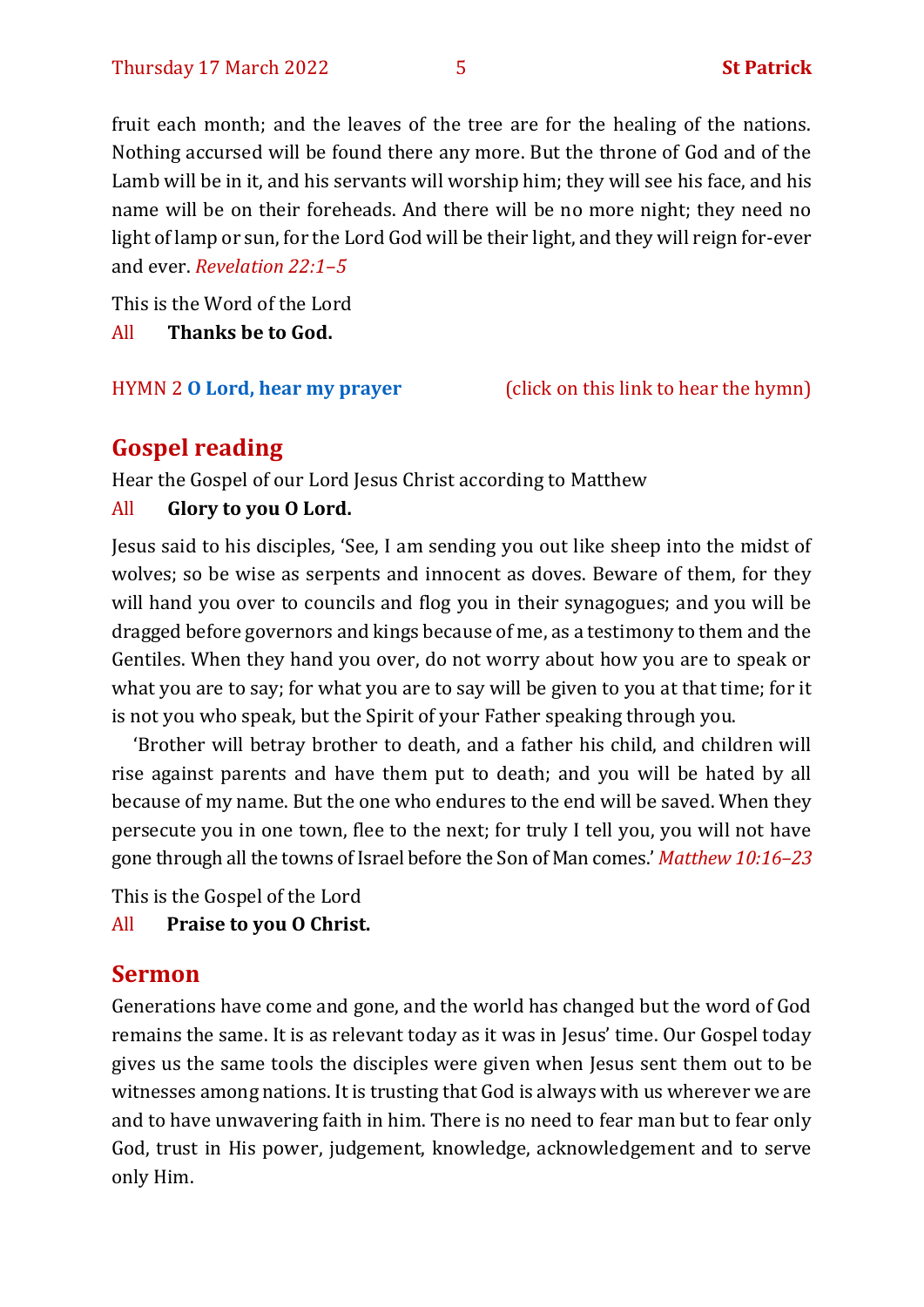Jesus' mission on earth was to turn people away from sin so they could repent and be saved. He was here to show compassion to the marginalised and to give hope to the hopeless. He wanted the world to live through the love of God loving our neighbour as ourselves. But Jesus had a limited time on earth hence the disciples he was preparing to go out into the world and spread the same message of love. Before sending them out, he prepares them for what lay ahead of the.

Jesus tells the disciples to be like sheep, the meekest and sometimes referred to as a not very clever animal. By this, He means to be calm, tame, and humble people. His disciples, who we are, should emulate him who was led quietly to his death like a sheep. Just like in Jesus' time, there is a lot of aggression and oppression in today's world. But Jesus encourages humility and self-control instead of being hostile.

Not only should disciples be meek, but they should be as wise as serpents. The serpent managed to tempt Eve in the garden to eat the fruit that God forbade through his 'wise words.' The wisdom that Jesus is talking about is the wisdom that comes only from God through His Holy Spirit. This is not the wisdom of this world that is corrupted with dishonest, deceit and greedy. The disciples should also be innocent like doves through living pure lifestyles and not dishonouring God. Dishonest will do the opposite of what God wants and instead turn people away from God.

Jesus warns them of being persecuted and being brought before the authorities. There are Christians around the world that are persecuted for their faith, but it is through knowledge and acknowledgement of God's judgement that they continue to pursue God. He also tells them not to worry about what to say when brought before authorities. God tells us not to worry about anything as even the birds that do not plough never go hungry. We see that when God sent Moses to Egypt, he told him not to worry for He would go with Him so Moses had nothing to worry about. There is no need to worry or fear when doing God's work. He already knows where we are going before we go and has already prepared the way for us. We should allow Him to use our mouths as He wills so we can be witness of His gospel to those who have not heard.

In this season of Lent let us give up chocolates, biscuits, gossip, bitterness, anger, selfishness, grudges, and unkind words. Let us in their place take up being kind, selflessness, be compassionate and more prayerful. Let us grow closer to God and be spirit filled so that we are prepared for whatever comes our way. We should embrace both the moments we consider to be tempting and those that are not bringing both before God with praise and thanksgiving.

Today we celebrate St Patrick, who was persecuted but turned to God and came back to live among those who had persecuted him. A very good example of what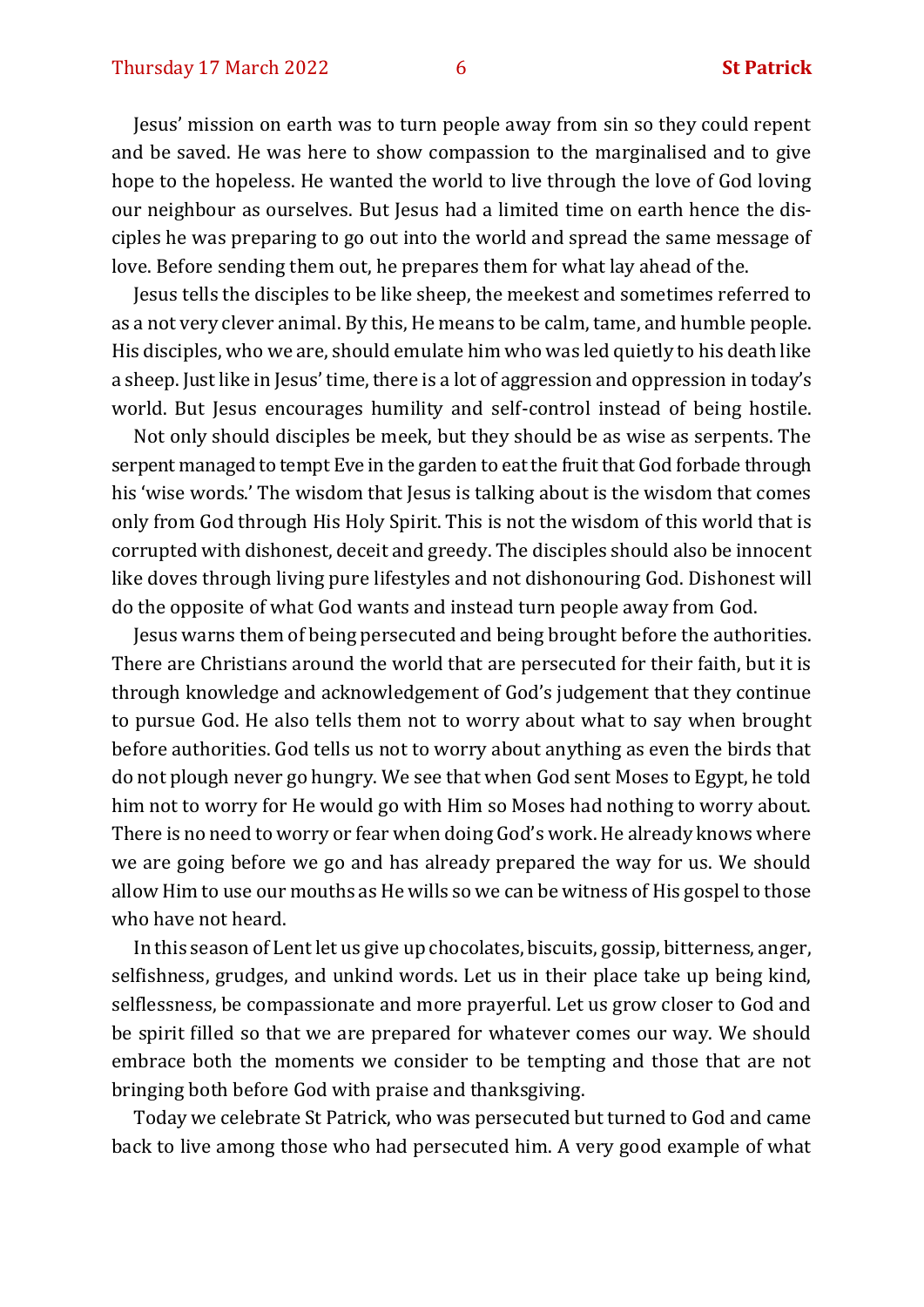Jesus teaches us, that we should pray for those who persecute us. May our lives too be a reflection of God, and may we be witnesses in all that we do. Amen

### **The Creed**

Do you believe and trust in God the Father, the source of all being and life, the one for whom we exist?

#### All **We believe and trust in him.**

Do you believe and trust in God the Son, who took our human nature,

died for us and rose again?

#### All **We believe and trust in him.**

Do you believe and trust in God the Holy Spirit, who gives life to the people of God and makes Christ known in the world?

#### All **We believe and trust in him.**

This is the faith of the Church.

All **This is our faith. We believe and trust in one God, Father, Son and Holy Spirit. Amen.**

#### **Prayers of intercession**

St Patrick's 'breastplate'

I arise today Through a mighty strength, the invocation of the Trinity, Through belief in the Threeness, Through confession of the Oneness of the Creator of creation.

I arise today Through the strength of Christ's birth with His baptism, Through the strength of His crucifixion with His burial, Through the strength of His resurrection with His ascension, Through the strength of His descent for the judgment of doom.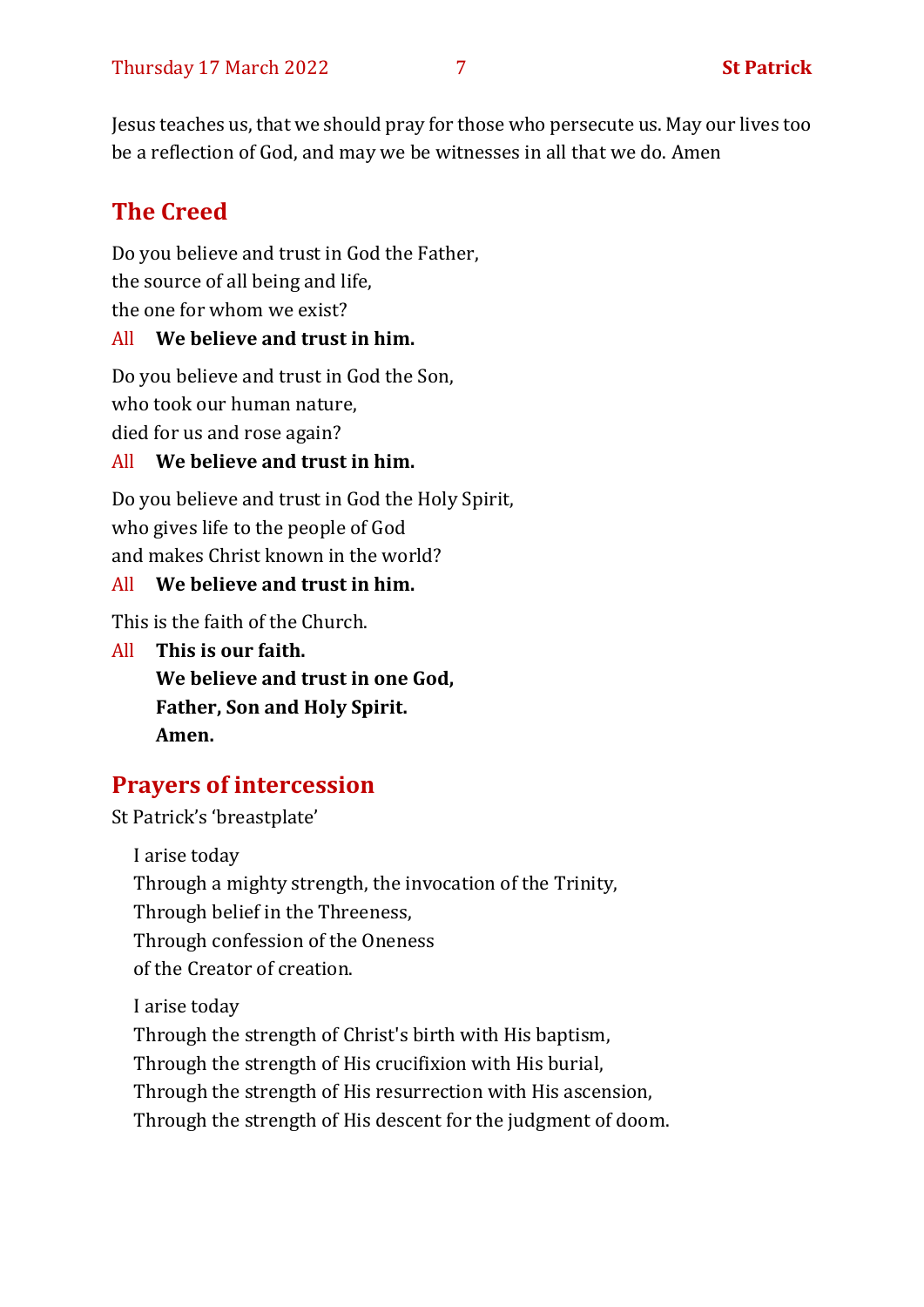I arise today Through the strength of the love of cherubim, In the obedience of angels, In the service of archangels, In the hope of resurrection to meet with reward, In the prayers of patriarchs, In the predictions of prophets, In the preaching of apostles, In the faith of confessors, In the innocence of holy virgins, In the deeds of righteous men.

I arise today, through The strength of heaven, The light of the sun, The radiance of the moon, The splendour of fire, The speed of lightning, The swiftness of wind, The depth of the sea, The stability of the earth, The firmness of rock.

I arise today, through God's strength to pilot me, God's might to uphold me, God's wisdom to guide me, God's eye to look before me, God's ear to hear me, God's word to speak for me, God's hand to guard me, God's shield to protect me, God's host to save me From snares of devils, From temptation of vices, From everyone who shall wish me ill, afar and near. I summon today

All these powers between me and those evils,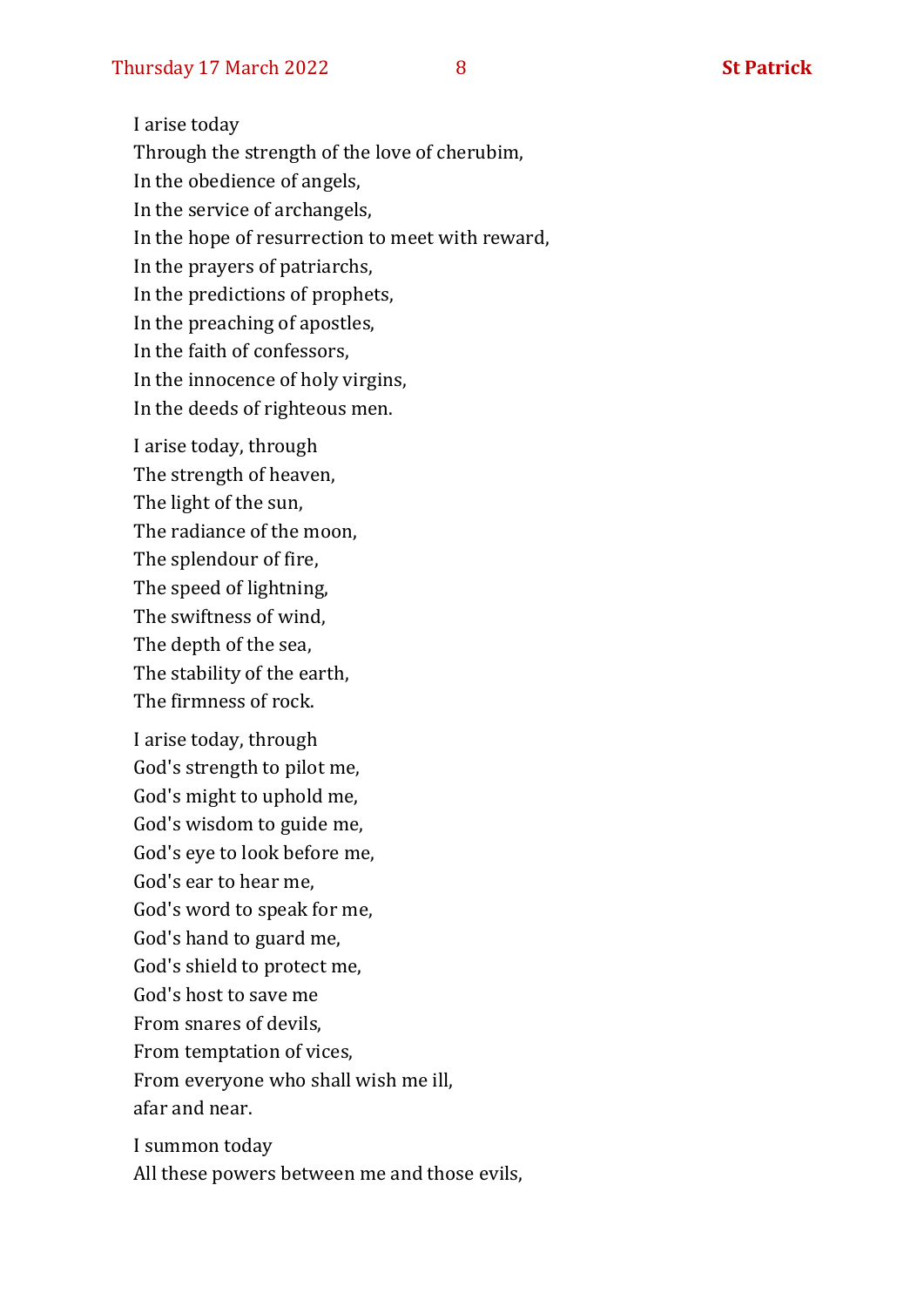Against every cruel and merciless power

that may oppose my body and soul,

Against incantations of false prophets,

Against black laws of pagandom,

Against false laws of heretics,

Against craft of idolatry,

Against spells of witches and smiths and wizards,

Against every knowledge that corrupts man's body and soul;

Christ to shield me today

Against poison, against burning,

Against drowning, against wounding,

So that there may come to me an abundance of reward.

Christ with me,

Christ before me,

Christ behind me,

Christ in me,

Christ beneath me,

Christ above me,

Christ on my right,

Christ on my left,

Christ when I lie down,

Christ when I sit down,

Christ when I arise,

Christ in the heart of every man who thinks of me,

Christ in the mouth of everyone who speaks of me,

Christ in every eye that sees me,

Christ in every ear that hears me. *Anonymous but attributed to St Patrick*

Merciful Father,

All **accept these prayers for the sake of your Son, our Saviour Jesus Christ. Amen.**

#### **The peace**

Unto us a child is born, unto us a son is given, and his name shall be called the Prince of Peace.

The peace of the Lord be always with you,

#### All **And also with you.**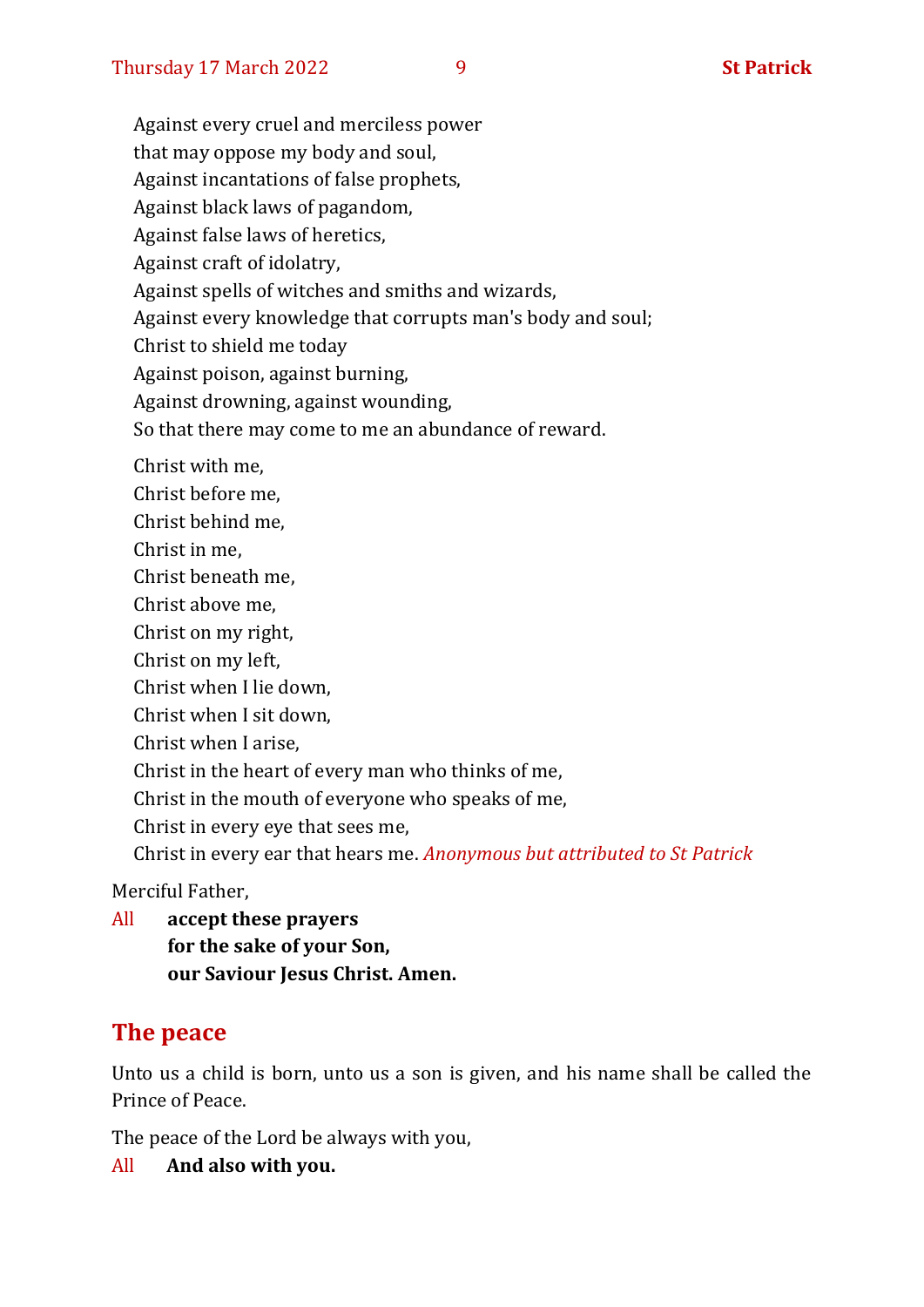HYMN 3 **[St Patrick's breastpla](https://www.youtube.com/watch?v=qXa1EzTt3f8)te** (please click on this link to hear the hymn)

The liturgy of the Communion Service appears below

# The Dismissal

God give you grace to follow his saints in faith and love and steadfastness and the blessing of God the Almighty: Father, Son, and Holy Spirit, be with you now and remain with you always.

All **Amen.**

HYMN 4 **[Because he lives!](https://www.youtube.com/watch?v=RFIr8-gH55E)** (please click on this link to hear the hymn) **[I stand amazed](https://www.youtube.com/watch?v=zmt5VNnrJIM)** (please click on this link to hear the hymn)

Go in peace to love and serve the Lord.

#### All **In the name of Christ. Amen.**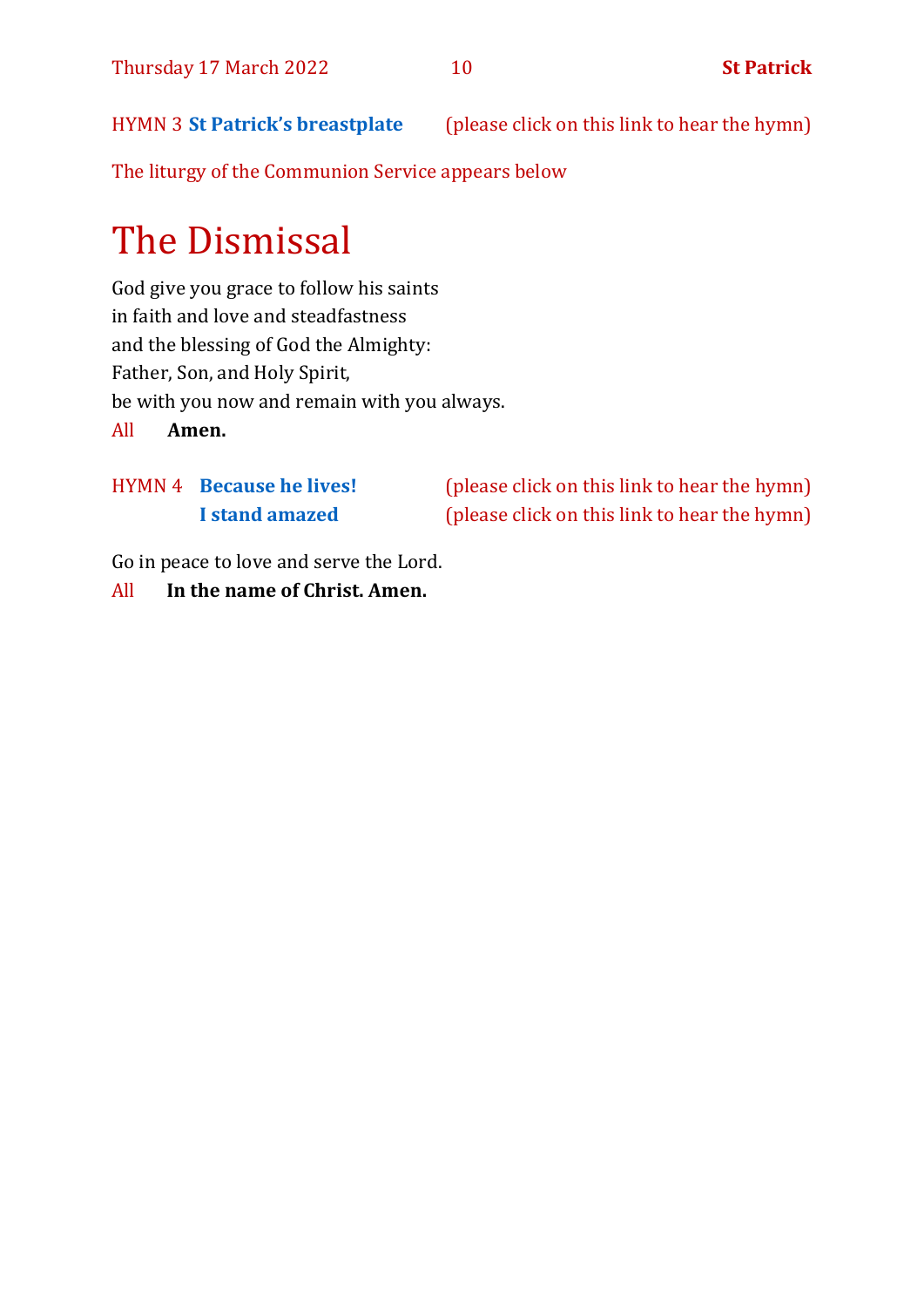## The Liturgy of the Sacrament

#### Eucharistic Prayer (prayer E)

The Lord be with you

#### All **and also with you.**

Lift up your hearts.

#### All **We lift them to the Lord.**

Let us give thanks to the Lord our God.

#### All **It is right to give thanks and praise.**

It is indeed right, our duty and our joy, always and everywhere to give you thanks, holy Father, almighty and eternal God, through Jesus Christ our Lord. And now we give thanks, most gracious God, surrounded by a great cloud of witnesses and glorified in the assembly of your saints. The glorious company of apostles praise you. The noble fellowship of prophets praise you. The white-robed army of martyrs praise you. We, your holy Church, acclaim you. In communion with angels and archangels, and with all who served you on earth and worship you now in heaven, we raise our voice to proclaim your glory, for ever praising you and saying:

All **Holy, holy, holy Lord, God of power and might, heaven and earth are full of your glory. Hosanna in the highest. Blessed is he who comes in the name of the Lord. Hosanna in the highest.**

We praise and bless you, loving Father, through Jesus Christ, our Lord; and as we obey his command, send your Holy Spirit, that broken bread and wine outpoured may be for us the body and blood of your dear Son.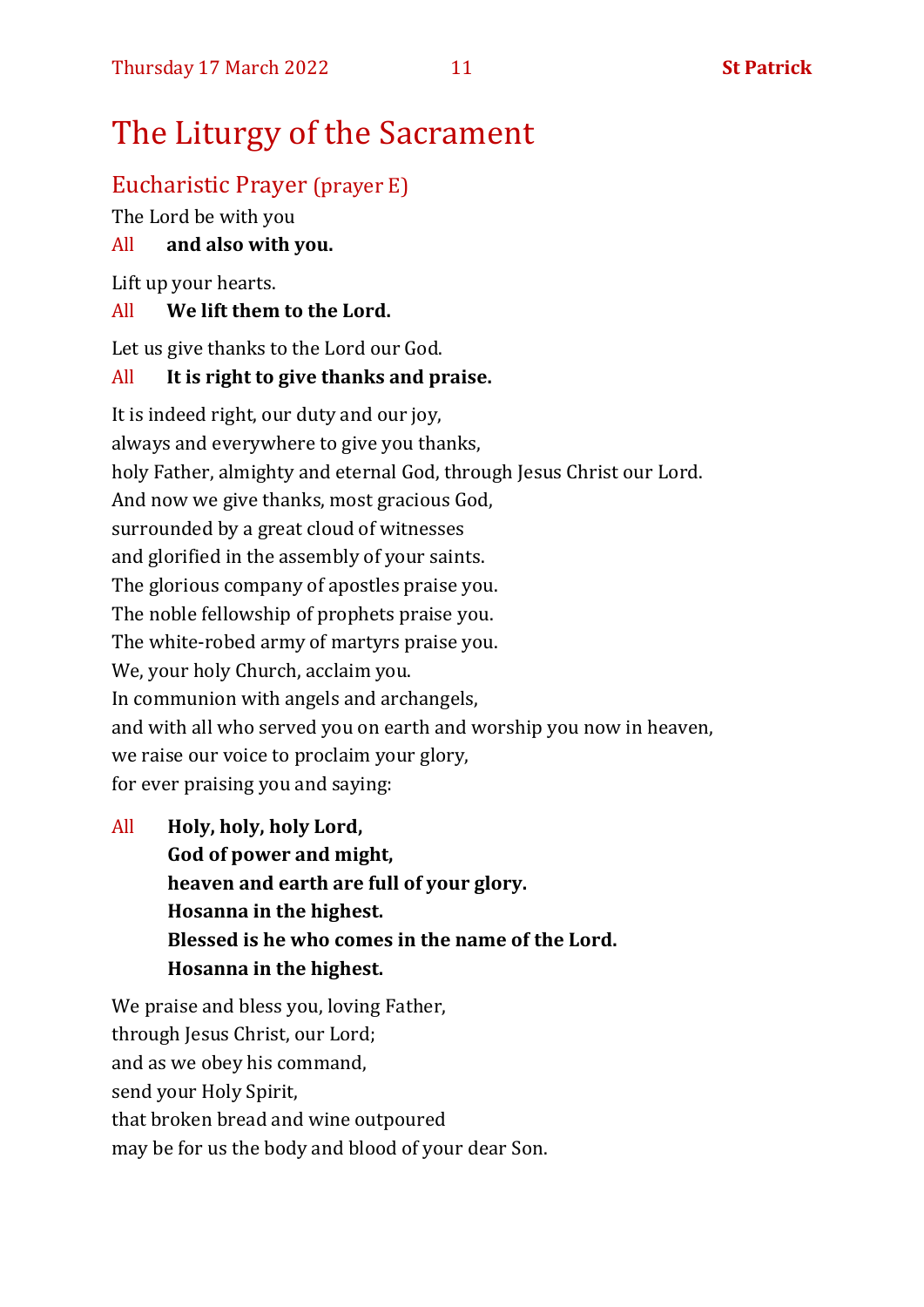On the night before he died he had supper with his friends and, taking bread, he praised you. He broke the bread, gave it to them and said: Take, eat; this is my body which is given for you; do this in remembrance of me.

When supper was ended he took the cup of wine. Again he praised you, gave it to them and said: Drink this, all of you; this is my blood of the new covenant, which is shed for you and for many for the forgiveness of sins. Do this, as often as you drink it, in remembrance of me.

So, Father, we remember all that Jesus did, in him we plead with confidence his sacrifice made once for all upon the cross.

Bringing before you the bread of life and cup of salvation, we proclaim his death and resurrection until he comes in glory.

Great is the mystery of faith:

All **Christ has died. Christ is risen. Christ will come again.**

Lord of all life, help us to work together for that day when your kingdom comes and justice and mercy will be seen in all the earth.

Look with favour on your people, gather us in your loving arms and bring us with Patrick and all the saints to feast at your table in heaven.

Through Christ, and with Christ, and in Christ, in the unity of the Holy Spirit, all honour and glory are yours, O loving Father, for ever and ever.

All **Amen.**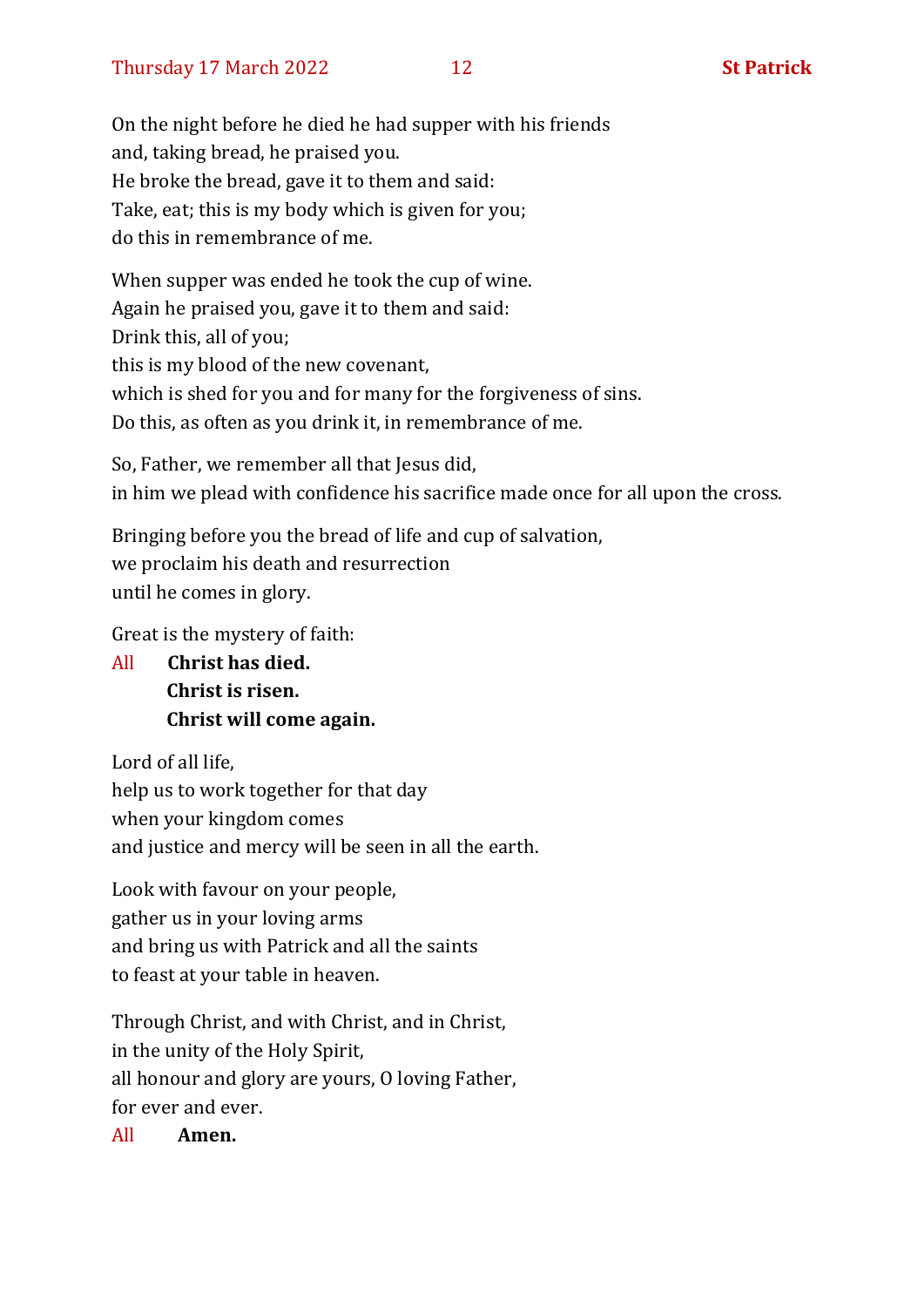#### The Lord's Prayer

As our Saviour taught us, so we pray

All **Our Father in heaven, hallowed be your name, your kingdom come, your will be done, on earth as in heaven. Give us today our daily bread. Forgive us our sins as we forgive those who sin against us. Lead us not into temptation but deliver us from evil. For the kingdom, the power,** 

**and the glory are yours now and for ever. Amen.**

#### Breaking of the Bread

We break this bread to share in the body of Christ.

- All **Though we are many, we are one body, because we all share in one bread.**
- All **Lamb of God,**

**you take away the sin of the world, have mercy on us.**

**Lamb of God, you take away the sin of the world, have mercy on us.**

**Lamb of God, you take away the sin of the world, grant us peace.**

Draw near with faith. Receive the body of our Lord Jesus Christ which he gave for you, and his blood which he shed for you. Eat and drink in remembrance that he died for you, and feed on him in your hearts by faith with thanksgiving.